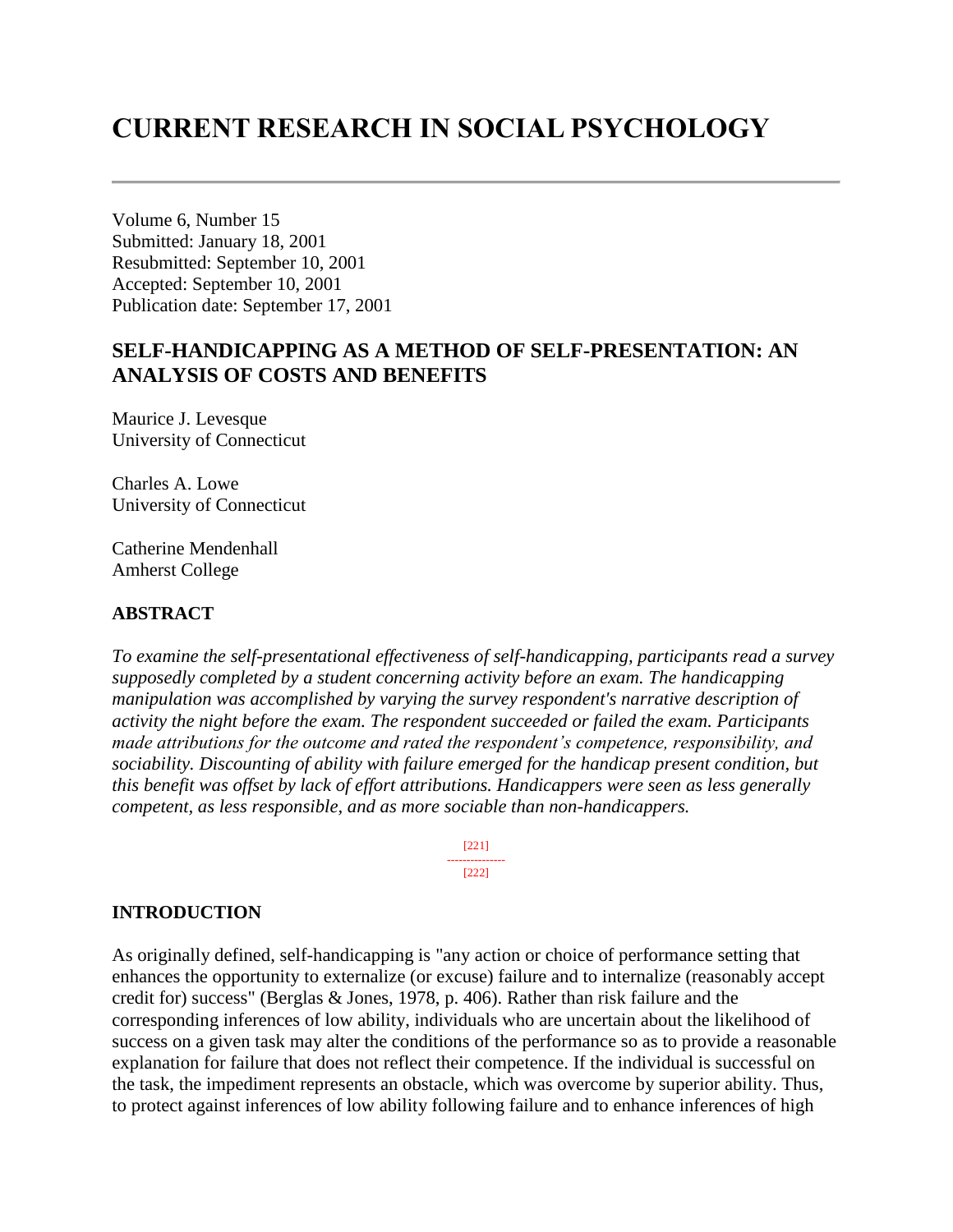ability following success, self-handicapping capitalizes on the attribution principles of discounting and augmentation (Kelly, 1971). Considerable evidence exists suggesting the ubiquity of self-handicapping and the conditions likely to elicit self-handicapping have been identified (for a review see Higgins, Snyder, & Berglas, 1990).

Although self-handicapping behavior is well documented, less attention has been devoted to whether handicaps accomplish the self-protective and enhancing functions assumed to motivate the behavior. A few studies of handicappers' self-attributions for performance have found that handicappers do discount ability as a cause of failure (Isleib, Vuchinich, & Tucker, 1988; Rhodewalt, Morf, Hazlett, & Fairfield, 1991; Tice, 1991). However, most studies have failed to obtain augmentation (e.g., Mayerson & Rhodewalt, 1988 but see Rhodewalt et al., 1991 for an exception). Overall, it appears that handicaps function well to protect against self-judgments of low ability as a result of failure, but function less well for many individuals in terms of enhancing self-judgments of high ability following success.

Although the influence of self-handicapping on self-evaluations represents an important area of inquiry, handicapping seldom occurs in a social vacuum. Rather, the presence of a handicap is often reported to someone and others occasionally observe the acquisition of a handicap. Since the original conceptual and empirical work on self-handicapping (Berglas & Jones, 1978; Jones & Berglas, 1978), research has explored the degree to which self-presentational concerns motivate self-handicapping. Although Berglas and Jones (1978) did not obtain increased levels of self-handicapping under public conditions, Kolditz and Arkin (1982), using a more refined public-private manipulation, did observe an increased tendency to handicap under public as opposed to private conditions. Other research suggests that an individual is more likely to claim a handicap when observers are unaware that he or she has failed on a similar previous task (Baumgardner et al., 1985). These results suggest that self-presentational concerns may contribute to the tendency to engage in self-handicapping (Snyder, 1990). Given that possibility, discerning the effectiveness of self-handicapping as a self-presentational strategy is essential to a more complete understanding of self-handicapping (Snyder, 1990).

> [222] --------------- [223]

#### **Effectiveness of Self-handicapping as Self-presentation**

The few studies that have assessed observers' attributions regarding a handicapped performance have focused primarily on attributions of ability. Arkin and Baumgardner (1985), for example, found that ability was discounted as a cause of failure in the presence of a handicap, but, for success, no evidence emerged to suggest that ability was augmented. This general pattern of results has been replicated by studies using different outcomes and handicaps (Smith & Strube, 1991; Springston & Chafe, 1987). Similar to findings regarding handicappers' self-evaluations, observers appear more willing to accept the handicap as a likely cause of failure than to ascribe greater ability to individuals who succeed despite a handicap.

Some studies have included assessments that reflect audience judgments of the handicapper's dispositional competence. Arkin and Baumgardner (1985), for example, asked subjects to rate self-handicappers' dispositional competence and found that handicappers were rated as being less competent than non-handicappers regardless of performance outcome. Similarly, Springston and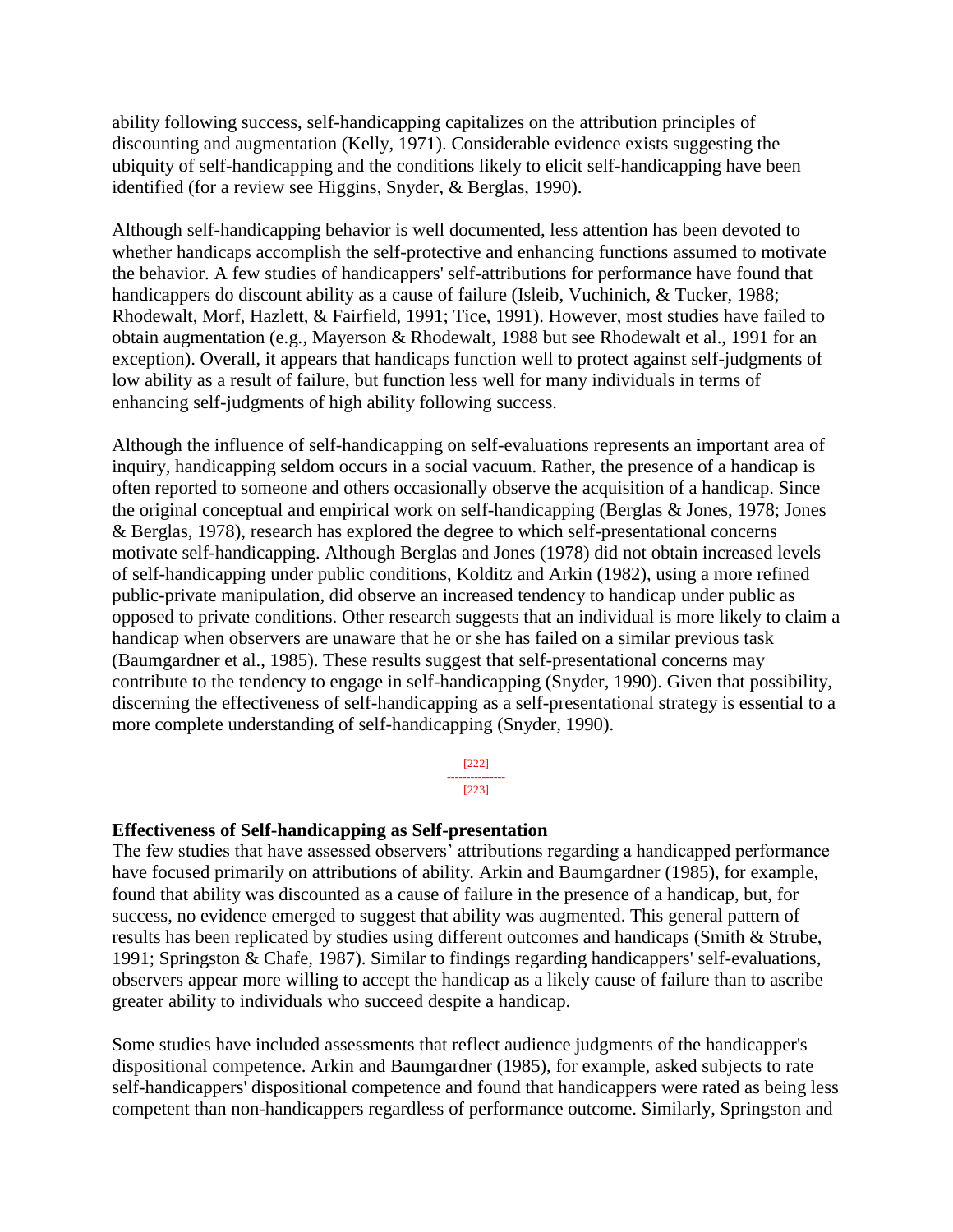Chafe (1987) found that when asked to rate the self-handicapper's future success, subjects expected that intentional handicappers would be less successful than either non-handicappers or accidental (unintentional) handicappers. By contrast, if predictions of future exam performance constitute a more general assessment of competence, the results of Luginbuhl and Palmer (1991) appear to contradict these findings. They found that observers predicted that self-handicappers would score better on a future exam than non-handicappers who had succeeded or failed on the first exam. However, these contradictory results might be explained by the nature of the handicaps. Although differences in the type of handicaps used as stimuli are not likely to affect attributions about the causes of a specific outcome (assuming relatively equal performance inhibitory effects), observers may rely on the specific nature of the handicap to infer its longterm impact. Thus, some handicaps (e.g., alcohol consumption [Arkin & Baumgardner, 1985; Springston & Chafe, 1987]) may be viewed as indicating a stable characteristic of the individual that is likely to affect future performance and therefore indicative of low dispositional competence. Other handicaps (e.g., going to the movies [Luginbuhl & Palmer, 1991]), however, may be seen as indicating more temporary states that are less likely to affect future performance.

Other research has examined observers' general evaluative judgments regarding handicappers and non-handicappers. Smith and Strube (1991) found that on a global measure of impression favorability, audiences thought less highly of self-handicappers, and Springston and Chafe (1987) found that intentional handicappers were liked less than unintentional handicappers or non-handicappers. Although the specific nature of the handicaps employed in these studies differed substantially, these results suggest that the benefits of handicapping in terms of attributions for a performance outcome may be offset by less favorable inferences of the handicapper's dispositional characteristics. Additionally they underscore the importance of measuring observers' judgments of the dispositional characteristics of a handicapper as well as attributions regarding the causes of a specific outcome.

> [223] --------------- [224]

#### **Present Study**

The present study was designed to extend previous research on the self-presentational effectiveness of self-handicapping and to determine the relative benefits and costs associated with self-handicapping. Rather than employ a method that highlights the fictional nature of the handicapping story, as in the typical vignette methodology, individuals in the present study reviewed surveys supposedly completed by other students. The experimental manipulation of handicapping was accomplished in the reports that survey respondents gave concerning their activities the night before an exam. Alcohol consumption was chosen as the self-handicapping behavior on the basis of previous research documenting the willingness of individuals to handicap by consuming alcohol (Higgins & Harris, 1988; Tucker, Vuchinich, & Sobell, 1981) and Jones and Berglas' (1978) proposition that alcohol consumption is a common handicap. The present study also included a no handicap condition.

We propose that audiences who are aware of a handicapped performance must resolve two causal dilemmas. First, audiences must decide what caused the performance outcome and to what extent the handicap facilitated a failure or inhibited a success. Second, the audience must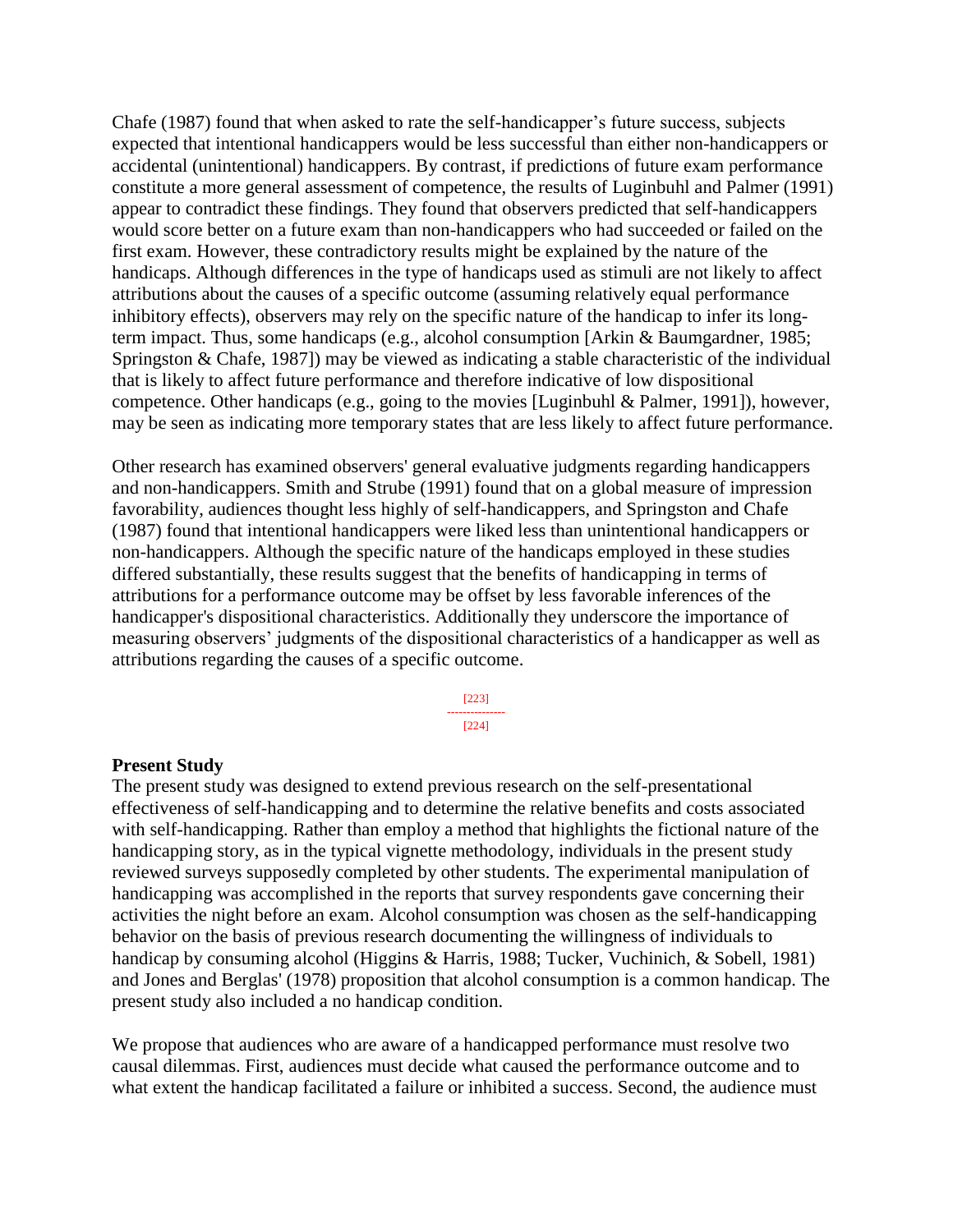evaluate the handicapping behavior itself for which the principal issue becomes the extent to which the handicap indicates particular dispositional qualities.

In terms of attributions for the outcome of a handicapped performance (i.e., the first causal dilemma), the handicap is only one of many possible causes, and audiences judge the contribution of the handicap in comparison to other causes. For a successful performance, the audience evaluates whether a particular factor(s) was sufficient or necessary to overcome the inhibitory effects of the handicap. For a failed performance, the audience evaluates whether the handicap constitutes a sufficient explanation for the failure or whether other factors were equally or even more likely causes. Given that understanding a particular outcome often requires reference to multiple factors, this study sought to correct a shortcoming in previous research in which only ability attributions were assessed. It is possible, for example, that augmentation effects are difficult to obtain because audiences augment effort, not ability. In the same manner, ability may be discounted for failure in the presence of a handicap, but other internal causes may not be discounted (e.g., failure caused by low motivation). Thus, we assessed attributions to several possible causes.

Based on previous research (Arkin & Baumgardner, 1985; Luginbuhl & Palmer, 1991; Smith & Strube, 1991), evidence of discounting of ability for failure in the presence of a handicap was expected. Augmentation of ability for success in the presence of a handicap was not expected. Given the dearth of research concerning other causal factors, we made no a priori hypotheses concerning the role of factors such as effort. With respect to more dispositional judgments of ability, the present study included both predictions of future exam performance and ratings of the handicapper's general competence (e.g., intelligence). Because the handicap employed was the same one used by Arkin and Baumgardner (1985), it was expected that the present results would be consistent with their findings; such that, handicappers will be rated more negatively than nonhandicappers on both predictions of future exam performance and dispositional competence.

> [224] --------------- [225]

Observers' resolution of the second causal dilemma was expected to influence other general dispositional judgments. Trait scales were employed to tap two basic evaluative dimensions, namely responsibility and sociability. A pattern identical to that predicted for dispositional competence was anticipated for ratings of responsibility. Specifically, it was expected that handicappers would be rated less favorably than non-handicappers on responsibility related traits regardless of outcome. For sociability related traits, it was expected that the handicappers would be rated in a similar or even more positive manner than non-handicappers, a result likely given the nature of the handicap. Because these judgments are based on the handicapping behavior itself, performance outcome was not expected to influence these judgments.

#### **METHOD**

#### **Participants**

Participants were 83 introductory psychology students (37 males and 46 females) who participated as partial fulfillment of a course requirement. The design of the study was a 2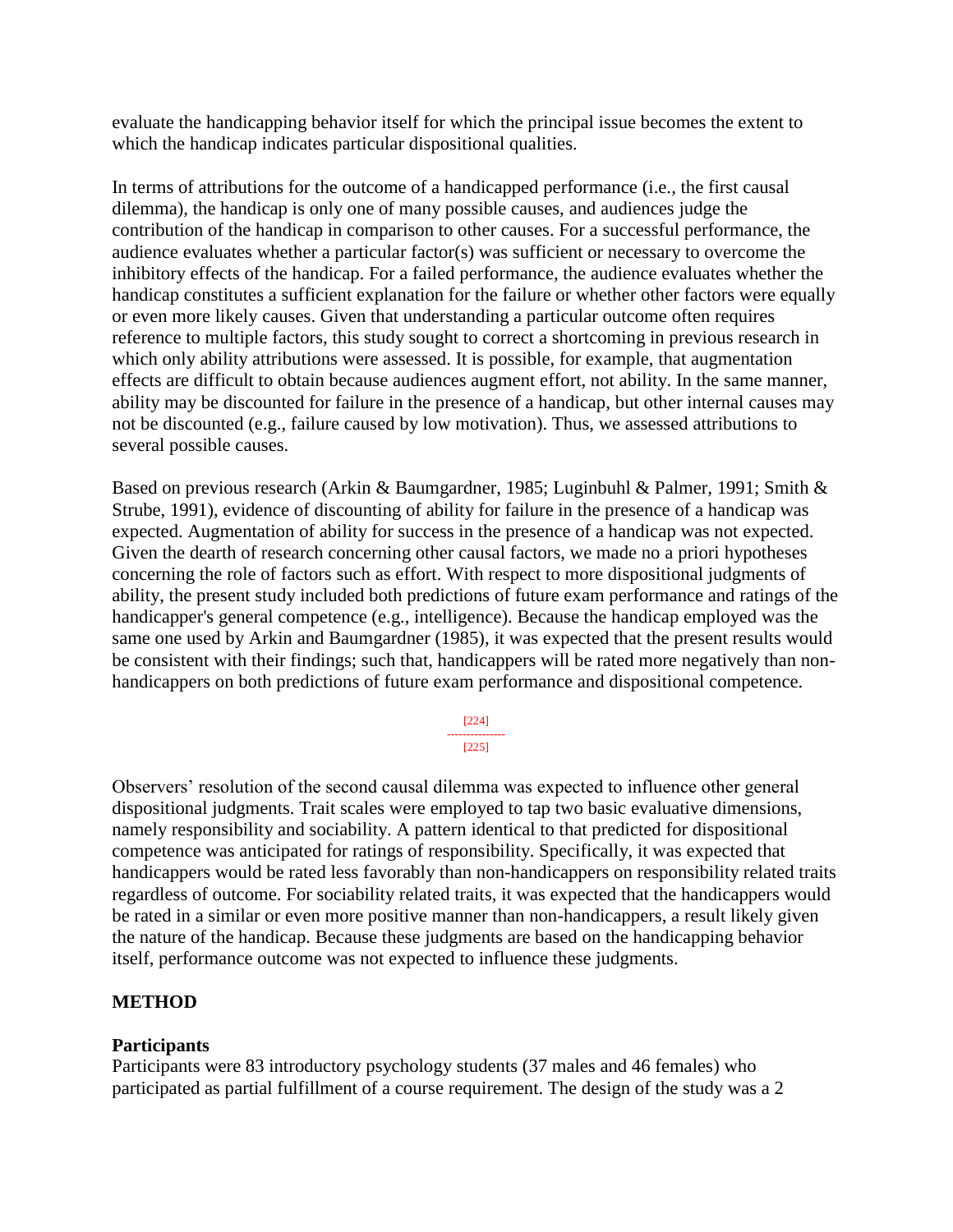(outcome: success vs. failure) x 2 (handicap: self-handicapped vs. no self-handicap) betweensubjects factorial.

#### **Procedure**

At each experimental session, individuals were asked to select any one of a number of experimental packets. Each packet included general instructions, the cover story, a fictitious student survey, and two sealed envelopes. The experimenter explained that the study was part of a previous experiment designed to assess how behavior the night before an exam might affect exam performance. Participants were further informed that introductory psychology students in a previous year had volunteered to complete a survey, immediately before taking an exam, regarding their preparation for the exam. The experimenter stated that a decision had been made to have peers evaluate the students and their performance and that the packet they had chosen contained a survey completed by one of the students, a grade report for that student, an evaluation questionnaire and a memory quiz. The experimenter stressed the importance of carefully reviewing the student survey.

Individuals proceeded by reading the general instructions, the cover story and the student survey. The general instructions stated that, after reviewing the survey, individuals could open envelope one which contained the student's grade and the evaluation questionnaire. At the end of the evaluation questionnaire, individuals were instructed to return all forms to envelope one and to complete the memory quiz and demographic form in envelope two. After all participants for the experimental session closed envelope two, they were debriefed and thanked for their participation.



#### **Materials**

An experimental assistant who varied his handwriting and writing implement completed the fictitious student surveys. To support the cover story, the name and social security number sections of the surveys were blacked out, supposedly to protect the anonymity of the respondent. Regardless of experimental condition, the survey indicated that the respondent was a second semester student with a 2.4 GPA intending to major in psychology which was important to him/her, had completed some of the required reading when it was assigned, and had studied approximately 4-5 hours for the exam. This information was designed to show that the respondent was an average student academically and that the exam was important. The final question on the survey concerned the respondent's activities the night before the exam. The responses to this question shared a common stem indicating that the student lived off-campus and had gone to the library to study. After talking with some friends, he or she had studied for four hours, taking a few short breaks, and had left the library at 11 p.m. Further, the respondent reported that it was snowing that evening and the roads were messy. The remainder of the response depended on the experimental condition. In the no handicap condition, the survey respondent reported driving slowly, arriving home and going to bed at midnight. In the handicap condition, the survey respondent reported driving home slowly and, after arriving home, going to a nearby party with his or her roommate. He or she reported drinking a few too many beers, being helped home, and going to bed at 3 a.m.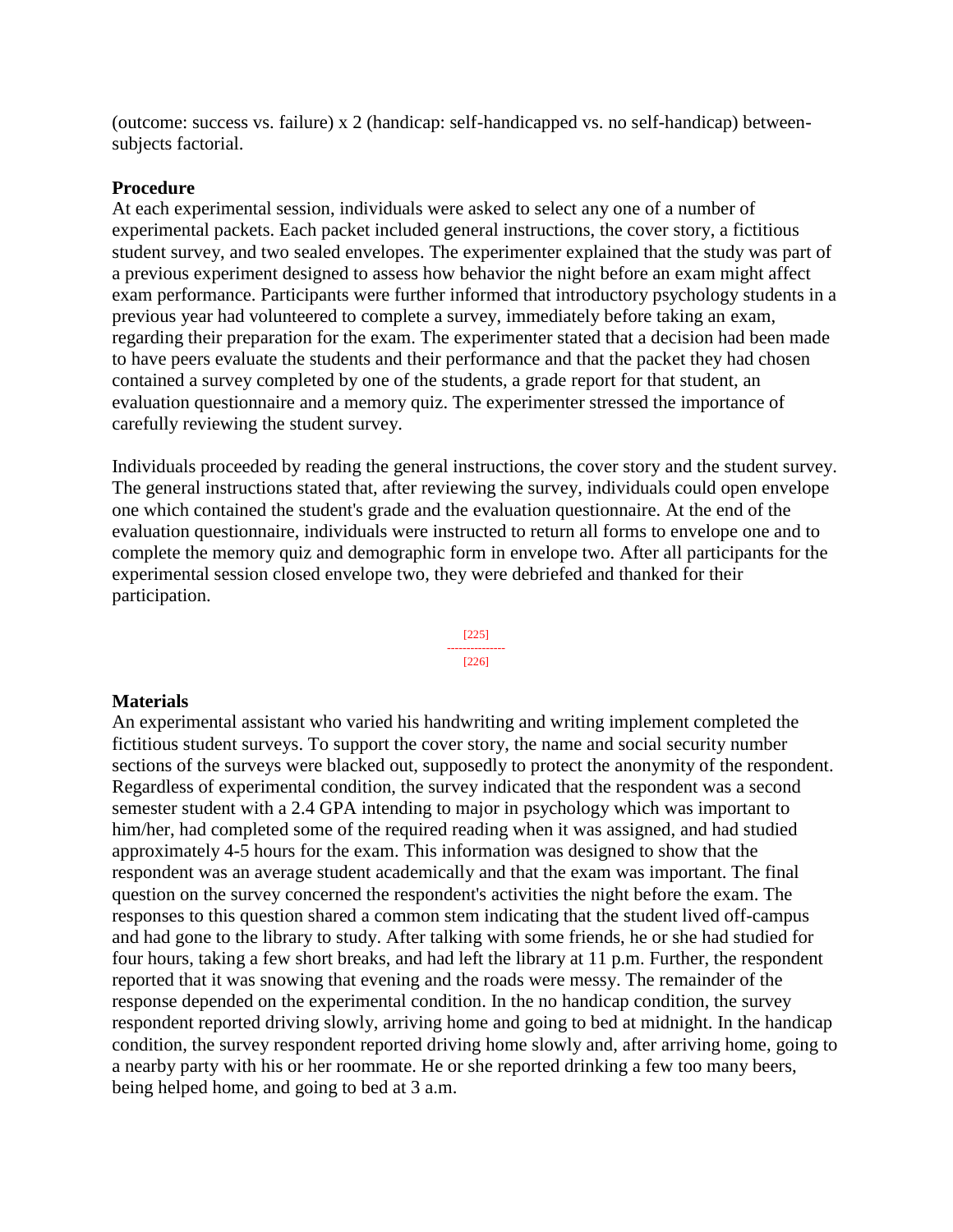The exam grade report indicated that the respondent received either an A- (success) or a D (failure) and that the average grade on the exam had been a C+. To support the cover story, both the student survey and the grade report had the same respondent number, which subjects were instructed to verify to ensure that they received the correct grade report.

The first page of the evaluation questionnaire (dependent measures) asked individuals to rate on 7-point scales (0 [not at all] to 6 [a great deal]) the degree to which the following factors had affected the respondent's performance: intellectual ability, effort during the exam, effort in studying before the exam, good or bad luck, amount of preparation, and the difficulty of the exam. Participants were then asked to form an impression of what the respondent might be like and to indicate their impression on the following 7-point bipolar trait scales: honest-dishonest, competent-incompetent, sociable-reserved, happy-sad, active-passive, responsible-irresponsible, dependable-undependable, intelligent-unintelligent, reliable-unreliable, and likely to succeed-not likely to succeed. A factor analysis performed on the trait ratings indicated two general factors. One factor consisted of ratings of dependable, responsible, reliable, intelligent, competent and likely to succeed. The other factor labeled Sociability consisted of ratings of social, active, and happy. To facilitate comparison with previous research and based on a priori assumptions, the first factor was bifurcated to form a Competence factor (i.e., intelligent, competent, and likely to succeed) and a Responsibility factor (i.e., responsible, dependable and reliable).

> [226] --------------- [227]

The final page of the questionnaire asked participants to predict the respondent's grade on the next exam in the same course. In addition, a manipulation check question asked individuals to rate how honest they thought the respondent's answers to the survey had been and to write down anything they thought was less than honest. The memory test asked seven questions regarding the respondent's survey answers.

# **RESULTS**

All analyses were conducted using 2 (success vs. failure) x 2 (handicap vs. no handicap) ANOVAs with outcome and handicap as between-subjects factors. All post hoc analyses were done using Tukey tests.

# **Manipulation Checks**

To assess the degree to which individuals attended to the handicap and grade manipulations, memory test responses to two questions assessing these manipulations were coded for correctness (0=wrong, 1=partially correct and 2=correct). Responses were summed and analyzed but no significant differences emerged. The overall performance on the memory test ( $M = 13.11$ ) of a possible 14) indicated nearly perfect recollection of the survey information.

Responses to the question asking subjects whether they believed the respondent revealed a significant interaction between outcome and handicap,  $F(1, 79) = 10.28$ ,  $p < .01$ . Post-hoc analyses revealed that non-handicappers were seen as more honest when they succeeded ( $M =$ 6.52,  $SD = .51$ ) as compared to when they failed (M = 5.48,  $SD = 1.57$ ). A self-handicapper was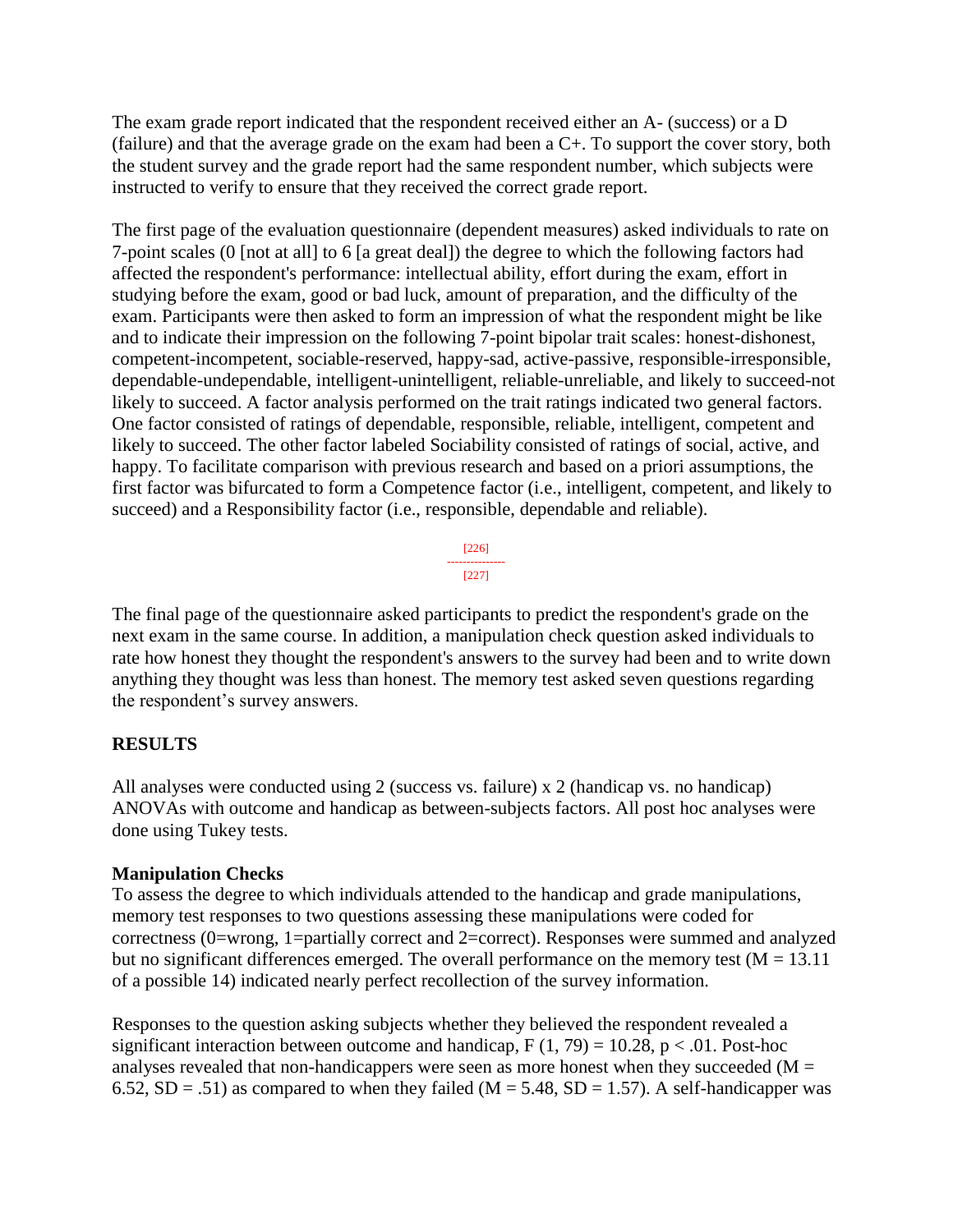perceived to be honest regardless of outcome (success,  $M = 6.20$ ,  $SD = .83$ ; failure,  $M = 6.52$ ,  $SD = .60$ ). For the failure condition, handicappers were rated as more honest than nonhandicappers, but no difference emerged for the success condition. Review of the open-ended responses corresponding to this question showed that subjects questioned the reported amount of studying rather than the information pertaining to the handicapping manipulation. Overall, ratings of honesty indicate that subjects generally thought the respondent had been honest.

#### **Outcome Attributions**

Four factors (i.e., ability, effort, luck, and task difficulty) were used to assess beliefs about the "causes" of the student's exam performance.

#### *Ability*

A significant main effect for outcome,  $F(1, 75) = 35.56$ ,  $p < .001$ , and a significant effect for handicap,  $F(1, 75) = 4.39$ ,  $p < .05$ , emerged for ratings of the importance of ability as a cause for the outcome. Ability was rated as more important for success ( $M = 4.68$ ,  $SD = 1.06$ ) than for failure ( $M = 3.43$ ,  $SD = 1.29$ ) and as more important in determining the outcome of nonhandicappers ( $M = 4.29$ ,  $SD = 1.26$ ) than of handicappers ( $M = 3.80$ ,  $SD = 1.38$ ).

> [227] --------------- [228]

In addition, a significant interaction between handicap and outcome emerged for ratings of ability,  $F(1, 75) = 6.52$ ,  $p < .05$ . Specifically, ability was rated as more important for success than for failure in the handicap present condition, but no such discrimination occurred in the no handicap condition. Additionally, ability was seen as less important as a cause of a handicapper's failure than a non-handicapper's failure. Thus, there was evidence for discounting ability for failure in the presence of a handicap; however, no support was found for the augmentation of ability when success occurs in the presence of a handicap.

**Table 1. Mean Ability Ratings as a Function of Self-handicapping and Outcome**

| <b>Outcome</b> | Non-Handicapped |           | <b>Self-Handicapped</b> |      |
|----------------|-----------------|-----------|-------------------------|------|
|                | M               | <b>SD</b> | М                       | SD   |
| <b>Success</b> | 4.62(a)         | 1.16      | 4.75(a)                 | .97  |
| <b>Failure</b> | 3.95(b)         | 1.28      | 2.90(c)                 | 1.09 |

**Note.** Means with different parenthetical letters differ at p < .05.

#### *Effort*

Ratings of effort before the exam and degree of preparation were highly correlated,  $r(81) = .68$ , p < .001, and were averaged to create a single measure of effort. A significant main effect emerged for outcome,  $F(1, 79) = 4.75$ ,  $p < .05$ , such that effort was perceived to be more important in determining failure ( $M = 4.48$ ,  $SD = 1.41$ ) than success ( $M = 3.87$ ,  $SD = 1.10$ ). No other significant effects emerged for ratings of effort.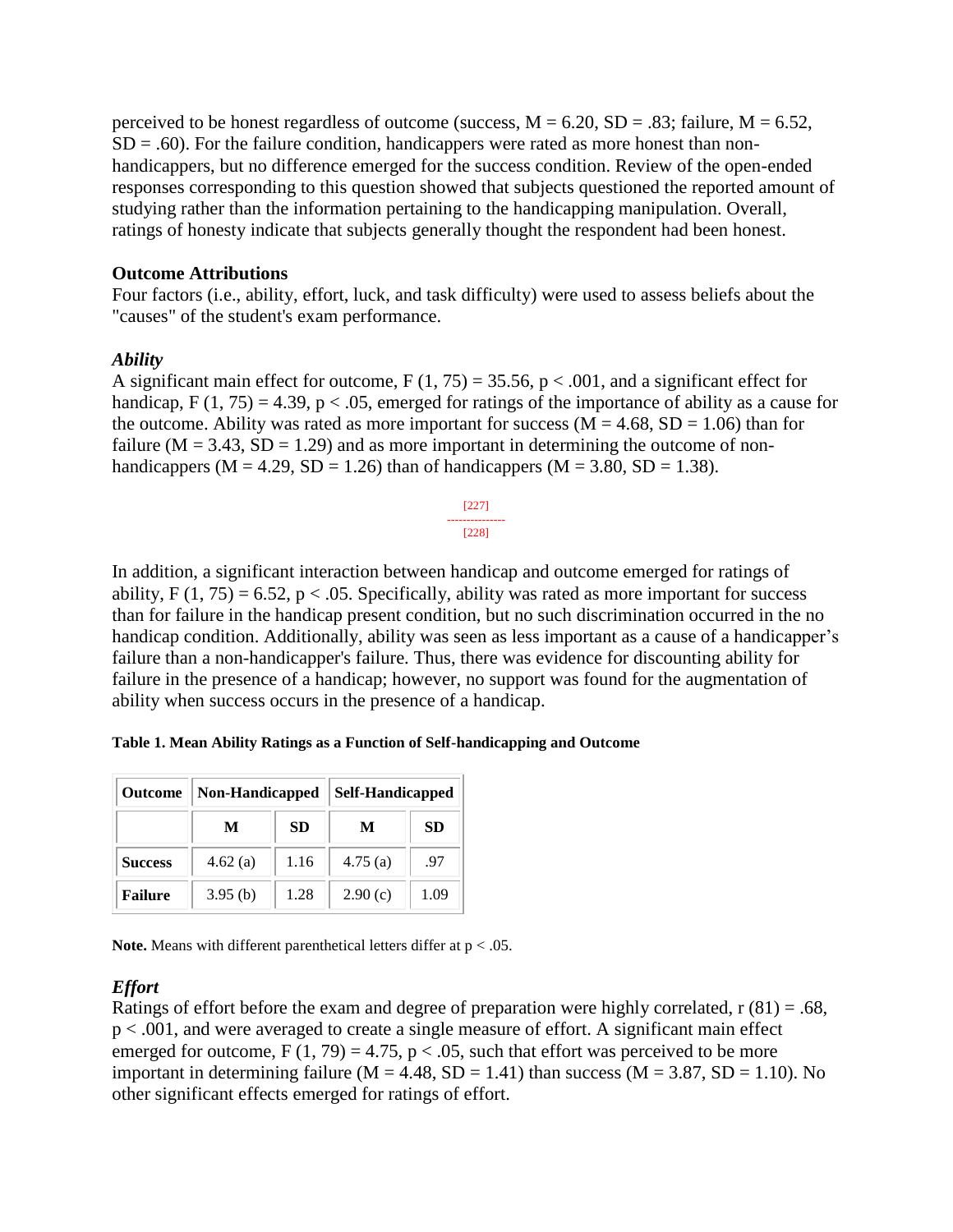### *Luck*

Ratings of the importance of luck revealed a significant main effect for outcome,  $F(1, 74) =$ 35.30,  $p < .001$ , such that luck was rated as more important to success ( $M = 3.28$ , SD = 1.77) than to failure ( $M = 1.36$ ,  $SD = 1.34$ ). The interaction between handicap and outcome was also significant,  $F(1, 74) = 6.88$ ,  $p < .01$ . Luck was seen as more important for success than for the failure of both handicappers and non-handicappers. Within outcome, good luck was seen as more important for the success of a handicapper than for the success of a non-handicapper. By contrast, bad luck was not rated as an important cause of failure for either the handicapper or non-handicapper.

> [228] --------------- [229]

#### **Table 2. Mean Ratings of Luck as a Function of Self-handicapping and Outcome**

| <b>Outcome</b> | Non-Handicapped |           | <b>Self-Handicapped</b> |           |
|----------------|-----------------|-----------|-------------------------|-----------|
|                | М               | <b>SD</b> | M                       | <b>SD</b> |
| <b>Success</b> | 2.57(b)         | 1.40      | 4.05(a)                 | 1.84      |
| <b>Failure</b> | 1.52(c)         | 1.44      | 1.19(c)                 | 1.25      |

**Note.** Means with different parenthetical letters differ at p < .05.

# *Task Difficulty*

Only a main effect for outcome was obtained for ratings of task difficulty,  $F(1, 78) = 4.68$ ,  $p <$ .05. Task difficulty was seen as more important for failure ( $M = 3.93$ ,  $SD = 1.22$ ) than for success ( $M = 3.38$ ,  $SD = 1.10$ ).

#### **General Competence**

#### *Predicted Future Grade*

Participants' predictions about the respondent's next exam grade were first subtracted from the scale value of the manipulated grade to obtain a difference measure sensitive to predictions of improvement (positive values indicating a predicted grade higher than the manipulated grade) or decline (negative values indicating a predicted grade lower than the manipulated grade). Only a significant main effect for outcome was obtained,  $F(1, 75) = 293.37$ ,  $p < .001$ . Participants expected the performance of successful respondents to decline somewhat  $(M = -1.07, SD = -0.93)$ , while unsuccessful respondents were expected to show substantial improvement ( $M = 3.17$ ,  $SD =$ 1.30). We had anticipated a self-handicapping effect for predicted future grade such that participants would expect handicappers to show less improvement on a future exam. However, contrary to our hypothesis, which was based on the results of Arkin and Baumgardner (1985), no such effect emerged; handicappers were not expected to show less improvement on a future exam.

# *Dispositional Competence*

Analysis of competence traits ratings (e.g., intelligent) yielded significant effects for outcome, F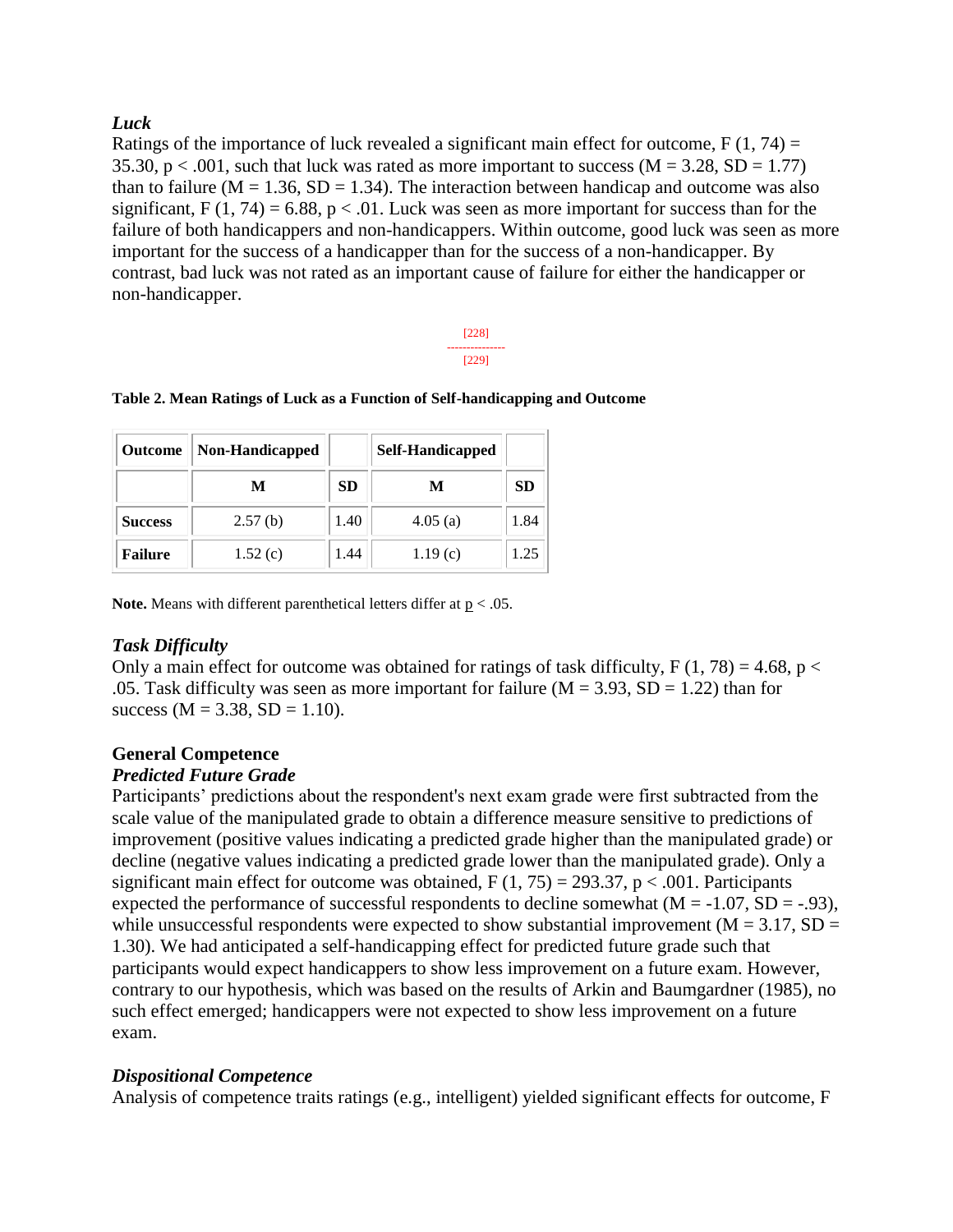$(1, 79) = 75.19$ , p < .001, and handicap, F  $(1, 79) = 9.30$ , p < .01, but the interaction of these factors was not significant,  $F < .3$ , ns. Successful respondents were rated as more competent than were unsuccessful respondents ( $M = 5.82$ ,  $SD = .79$  and  $M = 4.11$ ,  $SD = 1.06$ , respectively), and non-handicappers ( $M = 5.26$ ,  $SD = 1.16$ ) were seen as more competent than handicappers ( $M =$ 4.64,  $SD = 1.30$ ). These results lend support to the hypothesis that handicapping exerts a negative influence on inferences of general competence.



#### **General Evaluations**

#### *Responsibility*

Consistent with the analysis of Competence, significant effects for outcome,  $F(1, 79) = 56.12$ , p  $< .001$ , and handicap, F (1, 79) = 41.82, p  $< .001$ , were obtained for ratings of Responsibility. Successful respondents were rated as more responsible than unsuccessful respondents ( $M = 5.02$ ,  $SD = 1.24$  and  $M = 3.49$ ,  $SD = 1.01$ , respectively), and non-handicappers ( $M = 4.90$ ,  $SD = 1.24$ ) were seen as more responsible than handicappers ( $M = 3.58$ ,  $SD = 1.15$ ). These findings support the hypothesis that handicapping may be a costly method of self-presentation.

#### *Sociability*

Only the handicap effect emerged as significant for ratings of Sociability,  $F(1, 79) = 17.47$ ,  $p <$ .001. The handicapper  $(M = 6.10, SD = .69)$  was rated as more sociable than the nonhandicapper ( $M = 5.29$ ,  $SD = 1.03$ ). This benefit for inferences of sociability likely is derived from the stereotype of someone who "parties," especially when he/she chooses to "party" the night before an exam.

#### **DISCUSSION**

The present study was designed to determine the effectiveness of self-handicapping as a method of self-presentation; specifically, do individuals that are aware of a handicapped performance view the self-handicapper more positively with success and less negatively with failure than they do an individual achieving the same outcome who has not self-handicapped? As expected, the results suggest that an adequate answer to the effectiveness question depends on the criterion used to assess effectiveness. Each criterion used in this study, specifically, ability attributions, other attributions for the performance outcome, and dispositional judgments, is discussed as it relates to the question of effectiveness.

#### **Inferences of Ability as a Cause of Success/Failure**

To date, the most extensive evidence regarding the self-presentational effectiveness of selfhandicapping has concerned attributions of ability (e.g., Arkin & Baumgardner, 1985; Luginbuhl & Palmer, 1991), reflecting the original conceptualization of self-handicapping, which emphasized that self-handicapping was motivated by a desire to avoid inferences of low ability with failure and to heighten inferences of ability with success. Consistent with previous research, the present results show that in the presence of a handicap, ability is discounted as a cause of failure (e.g., Smith & Strube, 1991). However, research on the augmentation of ability inferences with successful self-handicapped performance has yielded mixed results (Arkin & Baumgardner,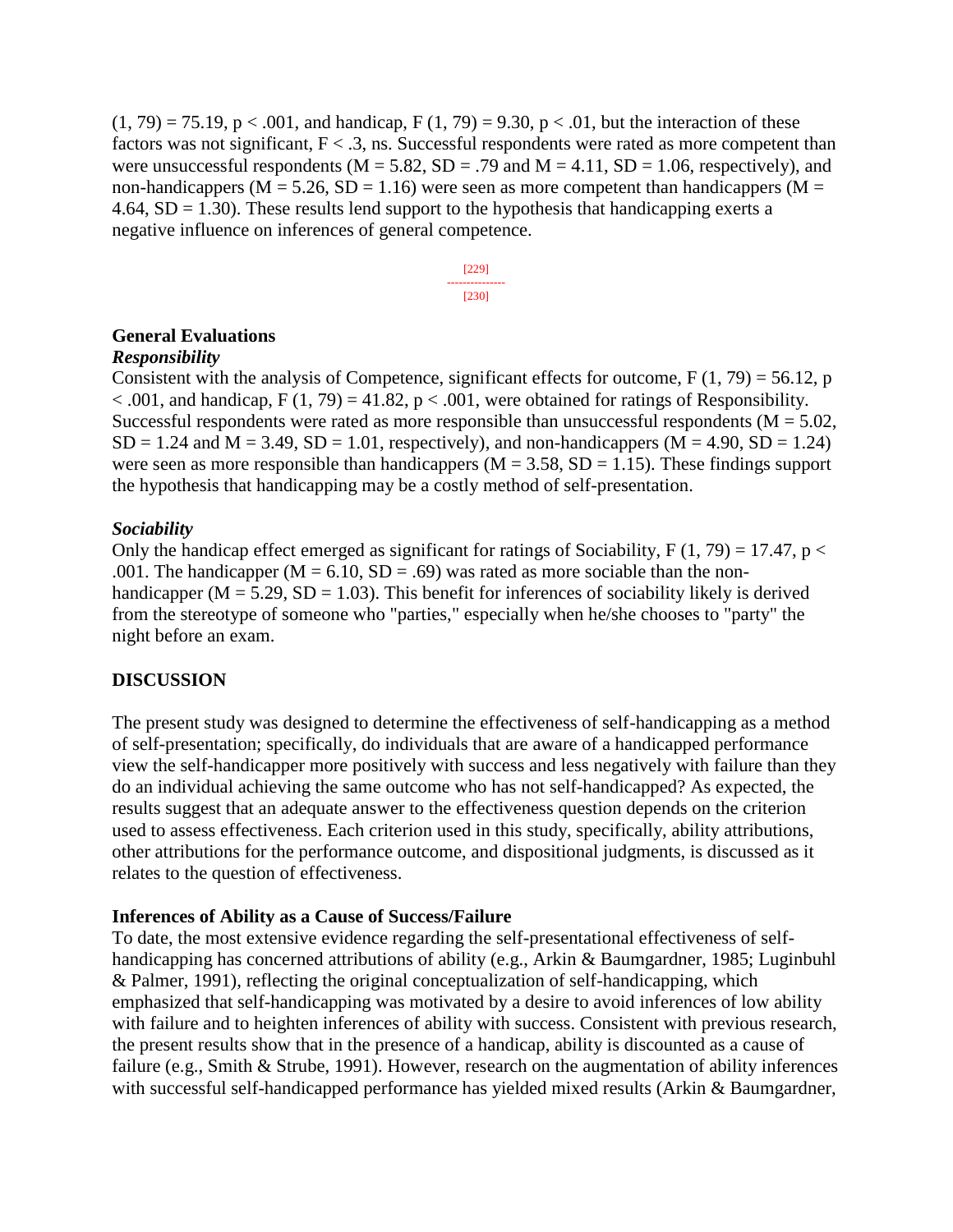1985; Luginbuhl & Palmer, 1991) and the present data fail to support a clear augmentation effect. Clearly, augmentation, if it occurs, is a weaker counterpart to the discounting effect. Thus, with respect to specific performance ability inferences, handicaps appear to partially achieve the self-protective function "intended" by the self-handicapper.

> [230] --------------- [231]

#### **Configuration of Attributions**

The present results suggest that the benefit of self-handicapping in terms of ability inferences may be compromised, however, by the overall pattern of attributions for a self-handicapper's performance. Specifically, the means for inferences of effort, task difficulty and luck reveal some general patterns that question the efficacy of self-handicapping. The success or failure of a nonhandicapper was generally seen as the result of multiple causes and effort was cited as affecting success or failure equally. The pattern that emerges for the handicap condition appears to be somewhat clearer with respect to the importance of various causal factors. Ability and luck were cited as more important factors for success than for failure. Although ability was not credited for the handicapper's failure, effort and task difficulty were seen as likely causes.

Although no specific hypotheses were made concerning the pattern of attributions, these results do support the more general hypothesis that inferences regarding the role of causal factors other than ability would compromise the generally beneficial effect that self-handicapping has with respect to ability attributions. For perceptions of handicappers, the results suggest that any positive ability attributions for success are diluted by the contribution of luck as causing the observed success. Moreover, the benefit of discounting ability as an explanation for failure is offset by the less favorable ratings of the individual's effort in preparing for the exam. Thus, lack of ability may not cause the handicapper's failure but lack of motivation and effort, factors that are internal to the handicapper, were seen as strongly contributing to failure.

Thus, the benefits of self-handicapping with respect to protecting against inferences of low ability appear to be balanced by inferences of low motivation and effort. Consequently, if handicappers are generally concerned with observers' inferences regarding personal causal forces (i.e., ability and effort), handicapping may forestall one type of inference (ability) but not the other (effort). Interestingly, the presence of a handicap shifted observers' emphasis to effort demonstrating that, although all subjects were presented with the same effort relevant information, effort information is malleable and can be interpreted as either sufficient or insufficient depending on the outcome and other factors.

#### **Dispositional Judgments**

The results strongly suggest that the benefits of self-handicapping in terms of discounting ability for failure are limited and that self-handicapping may have more costly consequences. Specifically, handicappers may preclude inferences of inability to explain a specific failure, however, this benefit is lost when observers' judgments regarding dispositional competence are considered. In contrast to non-handicapped persons, the handicapper is seen as irresponsible and as less competent. These negative inferences are consistent with much of the existing literature on observers' judgments of self-handicappers (e.g., Springston & Chafe, 1987).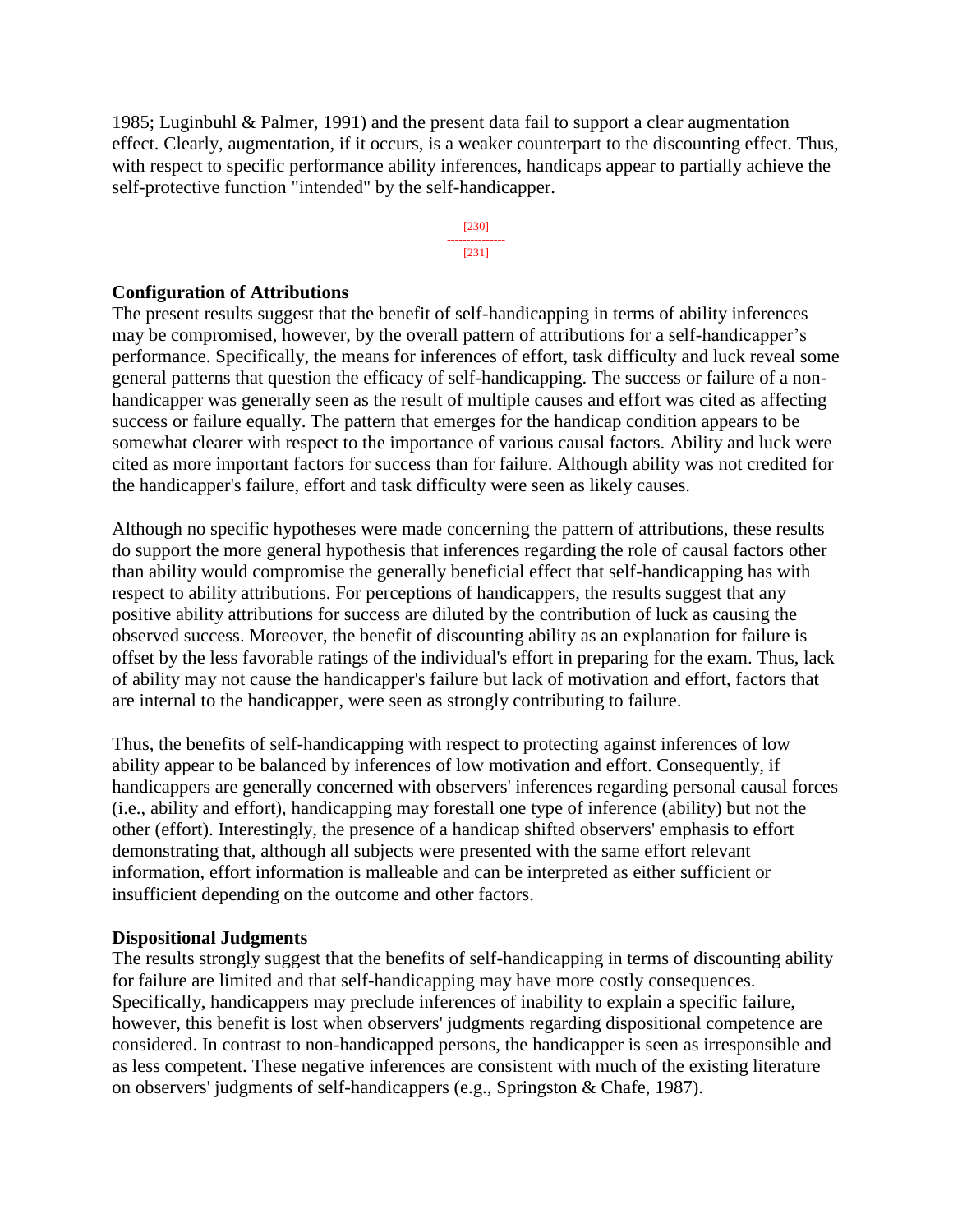The negative dispositional judgments likely result from observers' analysis of the causes for the handicapping behavior itself. To the extent that the handicapping is perceived to be intentional and raises questions about particular aspects of the handicapper's character (perhaps because observers infer that the behavior reflects a pattern of similar behavior), the handicapper is perceived in a negative way. It remains for future research to consider the consequences of claiming a handicap that does not involve intentional behavior on the part of the handicapper. For example, it may be that when the handicap is perceived to be unintentional or when observers believe that the handicapping is an isolated, non-repetitive behavior, observers may suspend their tendency to infer negative dispositions.

The only general "benefit" of handicapping seems to be the perception of sociability. Handicappers are seen to be more sociable than non-handicappers likely because of the specific handicap employed in this study (alcohol consumption at a party) or because any "handicap" suggesting a preference for spending time with others as opposed to preparing for a task activates observers' stereotype of a "happy-go-lucky" incompetent person who does not try to avoid failure and who lacks the competence to succeed.

The results for dispositional judgments raise an important interpretational problem. Are the dispositional inferences regarding the handicapper based on excessive alcohol consumption only or on that behavior in context (i.e., occurring the night before an exam)? It is possible that the observed effects for dispositional inferences reflect the simple influence of excessive alcohol consumption. Specifically, individuals perceive someone who drinks to excess as less responsible, less competent, and more social than a person who does not consume alcohol. However, we suggest that knowledge of an important evaluative performance the next day would be perceived as a reason to avoid excessive alcohol consumption. The fact that a selfhandicapper chooses to drink despite the inhibitory influence of the exam likely augments dispositional judgments of irresponsibility, incompetence and, in this case, sociability. This augmentation effect cannot be tested with the present data, but, when possible, future research should evaluate perceptions of the behavior used as a self-handicap in the absence of an evaluative performance to address this concern. This interpretational concern notwithstanding, it remains clear that individuals choosing to self-handicap with alcohol are likely to be viewed as relatively irresponsible and incompetent, and, under certain circumstances, they may also be perceived as sociable.

> [232] --------------- [233]

#### **Future Research**

These present findings raise several other important issues relevant to future research on selfhandicapping as self-presentation. First, given that self-handicapping encompasses a wide variety of behavior (e.g., Higgins, Snyder, & Berglas, 1990), a principled scheme of categorizing types of self-handicaps is needed to allow for specific predictions of self-presentational effectiveness with respect to particular judgments. Because self-handicapping as a method of self-presentation rests on attributional principles, the scheme developed by Weiner and his colleagues (e.g.,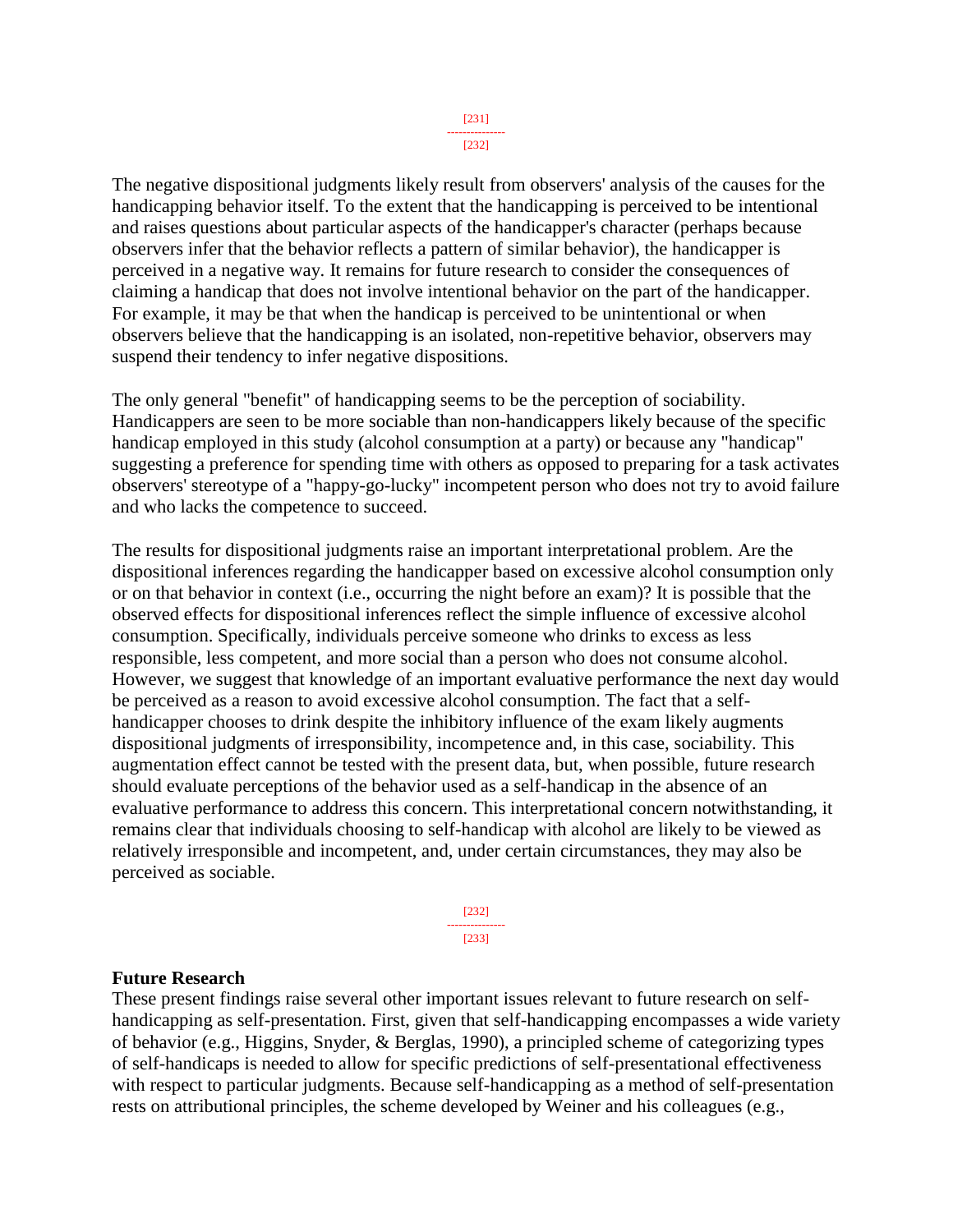Weiner, 1992; Weiner, Amirkhan, Folkes, & Verett, 1987) based on Weiner's (1979) classification of causal factors seems promising. Thus, the crucial dimension for classifying handicaps with respect to self-presentational effectiveness might be whether the handicap refers to forces that are controllable or uncontrollable by the handicapper.

Second, and related to the first issue, the skilled self-handicapper, aware that the controllability of the handicapping behavior may impact observers' judgments, is likely to attempt to present the handicap in such a way as to make it appear uncontrollable; that is, they will engage in presentational tactics (e.g., verbal statements) that stress the uncontrollable reasons for the existence of the handicap or claim handicaps that are by their very nature relatively uncontrollable. These additional self-presentational efforts may require that observers also consider the honesty of such claims. Thus, there is a need for additional research on selfhandicappers' communications to observers and on the factors influencing whether observers are persuaded by such communications. Moreover, the apparent costs of using self-handicapping as a self-presentational strategy raise other questions regarding the motivations underlying selfhandicapping. Are self-handicappers aware of the self-presentational costs and do individuals self-handicap because the self-protective benefits generally outweigh the public image costs? These issues certainly deserve additional attention.

# **GENERAL CONCLUSION**

Obviously an answer to the question of whether self-handicapping is an effective means of selfpresentation is complicated. Self-handicapping does appear to benefit the handicapper with respect to attributions of ability, but that benefit is obtained at considerable cost in terms of attributions regarding effort. In the long-term, handicapping appears to be a costly strategy. The handicapper is perceived to be irresponsible and incompetent, although he or she is also seen to be sociable. A more complete understanding of the self-presentational effectiveness of selfhandicapping, however, requires that future research establish the linkages between observers' judgments and their behavior towards the handicapper.

> [233] --------------- [234]

# **REFERENCES**

Arkin, R. M., and A. H. Baumgardner (1985). "When self-handicapping fails to serve a purpose: Impressions of the strategic procrastinator." Unpublished manuscript, University of Missouri, Columbia. Reported in Baumgardner, A. H., and R. M. Arkin (1987). *Coping with the prospect of disapproval: Strategies and sequelae*. Pp. 323-346. In *Coping with negative life events: Clinical and social psychological perspectives*, edited by C. R. Snyder and C. E. Ford. New York: Plenum.

Baumgardner, A. H., E. A. Lake, and R. M. Arkin (1985). Claiming mood as a self-handicap: The influence of spoiled and unspoiled public identities. *Personality and Social Psychology Bulletin* 11:349-357.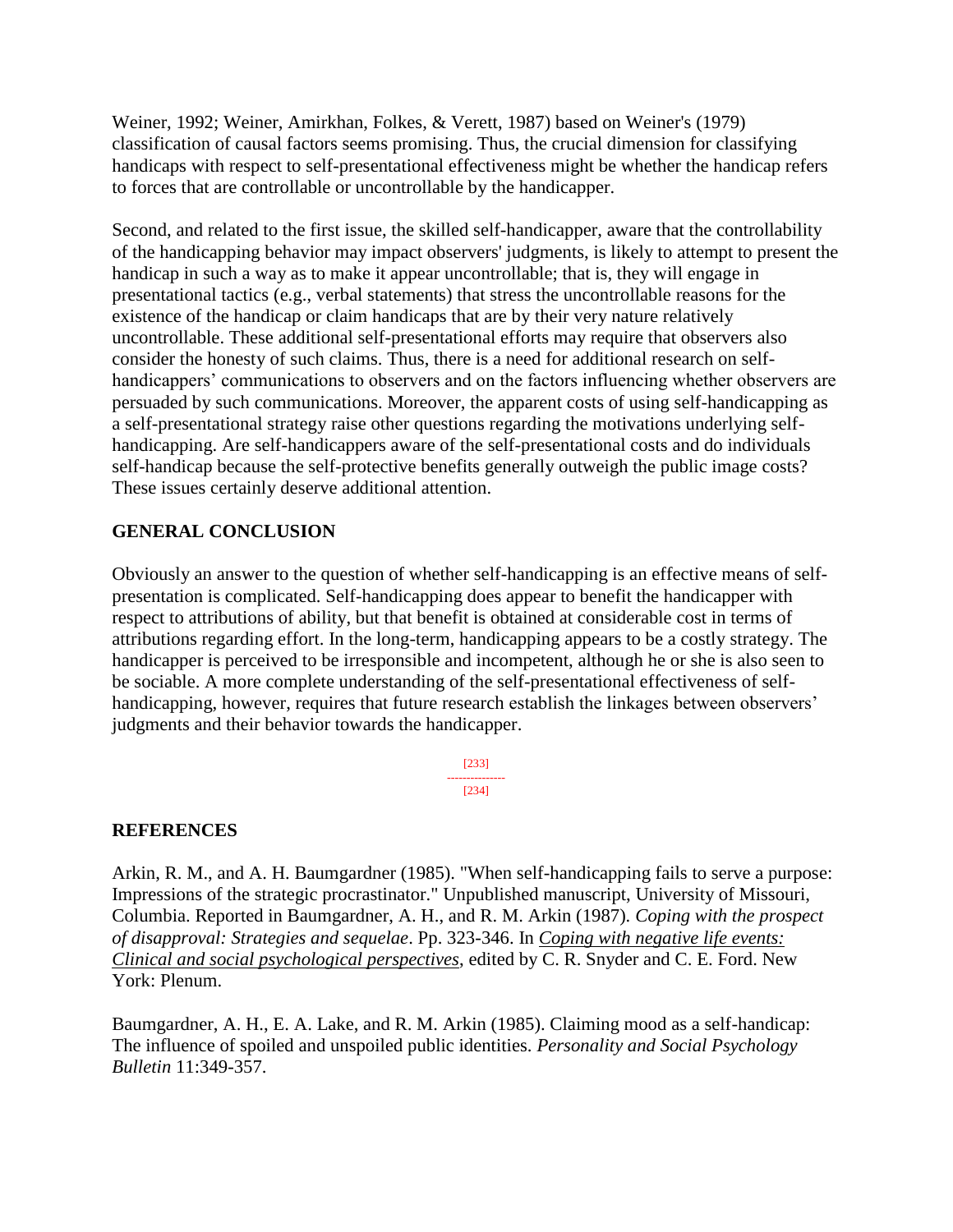Berglas, S., and E. E. Jones (1978). Drug choice as a self-handicapping strategy in response to noncontingent success. *Journal of Personality and Social Psychology* 36:405-417.

Higgins, R. L., and R. N. Harris (1988). Strategic "alcohol" use: Drinking to self-handicap. *Journal of Social and Clinical Psychology* 6:191-202.

Higgins, R. L., C. R. Snyder, and S. Berglas (1990). *Self-handicapping: The paradox that isn't*. New York, NY:Plenum Press.

Isleib, R. A., R. E. Vuchinich, and J. A. Tucker (1988). Performance attributions and changes in self-esteem following self-handicapping with alcohol consumption. *Journal of Social and Clinical Psychology* 6:88-103.

Jones, E. E., and S. Berglas (1978). Control of attributions about the self through selfhandicapping strategies: The appeal of alcohol and the role of underachievement. *Personality and Social Psychology Bulletin* 4:200-206.

Kelley, H. H (1971). *Attribution in social interaction*. New York:General Learning Press.

Kolditz, T. A., and R. M. Arkin (1982). An impression management interpretation of the selfhandicapping strategy. *Journal of Personality and Social Psychology* 43:492-502.

#### [234] --------------- [235]

Luginbuhl, J., and R. Palmer (1991). Impression management aspects of self-handicapping: Positive and negative effects. *Personality and Social Psychology Bulletin* 17:655-662.

Mayerson, N. H., and F. Rhodewalt (1988). The role of self-protective attributions in the experience of pain. *Journal of Social and Clinical Psychology* 6:203-218.

Rhodewalt, F., C. Morf, S. Hazlett, and M. Fairfield (1991). Self-handicapping: The role of discounting and augmentation in the preservation of self-esteem. *Journal of Personality and Social Psychology* 61:122-131.

Smith, D. S., and M. J. Strube (1991). Self-protective tendencies as moderators of selfhandicapping impressions. *Basic and Applied Social Psychology* 12:63-80.

Snyder, C. R (1990). "Self-handicapping processes and sequelae: On the taking of a psychological dive." Pp. 107-150. In *Self-handicapping: The paradox that isn't*, edited by R. Higgins, C. R. Snyder, and S. Berglas. New York: Plenum Press.

Springston, F. J., and P. M. Chafe (1987). Impressions of fictional protagonists exhibiting selfhandicapping behaviors. Paper presented at the Canadian Psychological Association Convention, Vancouver, B.C.